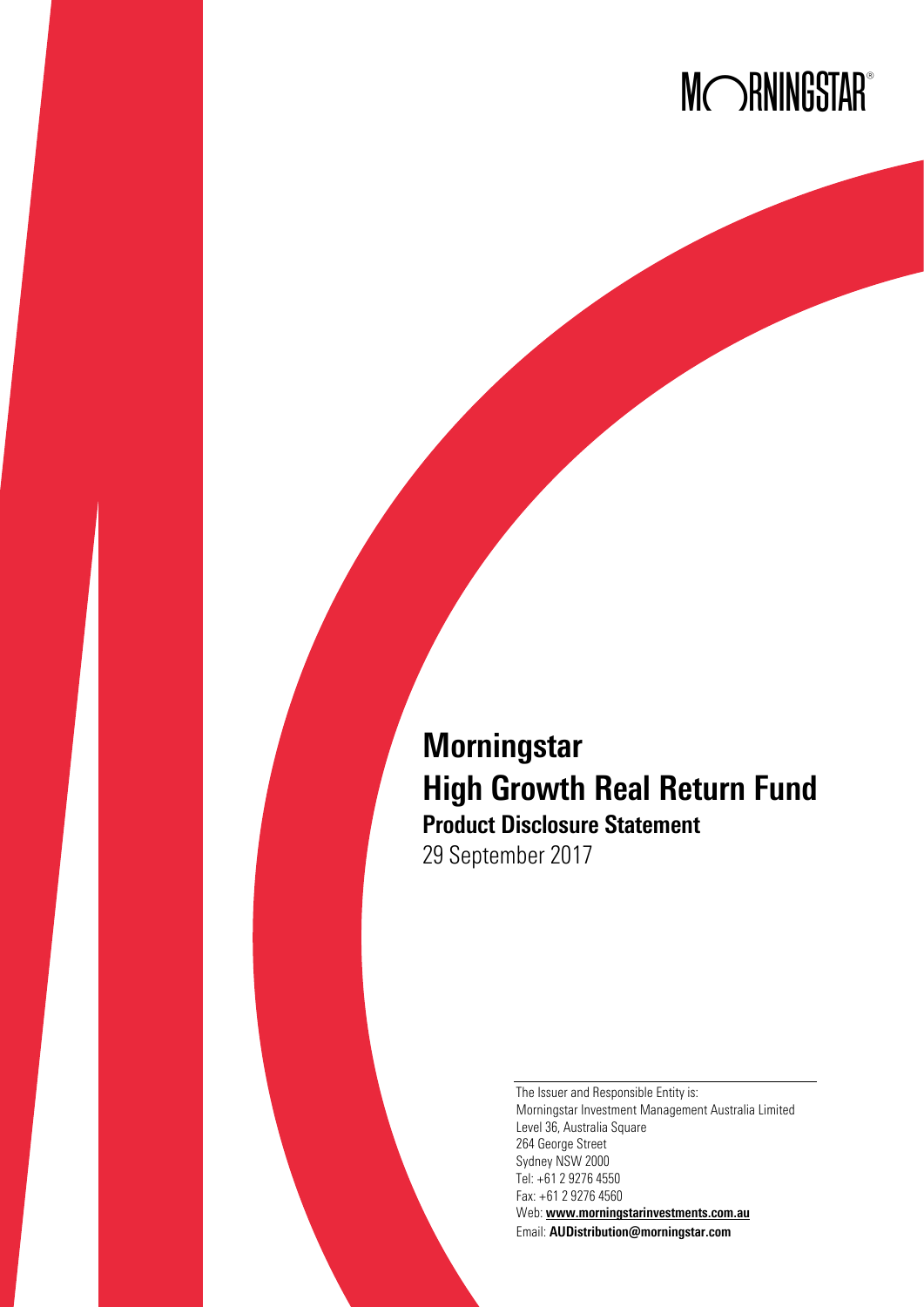## Morningstar High Growth Real Return Fund Product Disclosure Statement (PDS) | 29 September 2017

#### Important Notes

This PDS is a summary of the significant information you need to make a decision about the Morningstar High Growth Real Return Fund ARSN 092 226 358 ('Fund'). It highlights references to important information that is included in the *'Additional Information Document'* which forms part of this PDS (together, the 'Disclosure Documents'). You should read the Disclosure Documents before making a decision to invest in the Fund.

The information provided in this PDS is general information only and does not take into account your personal investment objectives, financial situation or particular needs. It is recommended you seek professional financial advice tailored to your personal circumstances before making a decision.

You can access the Disclosure Documents for the Morningstar Investment Funds in the 'How to Invest' section of our website [www.morningstarinvestments.com.au](http://www.morningstarinvestments.com.au/) or by calling Morningstar on +61 2 9276 4550.

This PDS and the offer of units in the Fund are only available to Australian resident investors receiving this PDS (including electronically) in Australia and to New Zealand residents who are wholesale investors where permitted by Australian and New Zealand law. Other applications from outside Australia will not be accepted.

## **Contents**

| 2                                                       |
|---------------------------------------------------------|
| 2. How the Morningstar High Growth Real Return Fund     |
|                                                         |
| 3. Benefits of Investing in the Morningstar High Growth |
| 3                                                       |
| 3                                                       |
| 4                                                       |
| 5                                                       |
| -7                                                      |
|                                                         |
|                                                         |
|                                                         |

## <span id="page-1-0"></span>1. About Morningstar Investment Management Australia Limited

Morningstar Investment Management Australia Limited (ABN 54 071 808 501; AFSL 228986) ('Morningstar' or 'Responsible Entity') is the Responsible Entity of the Fund and the issuer of units in the Fund. Morningstar's obligations are governed by the Fund's constitution ('Constitution'), the *Corporations Act 2001 (Cth)* ('Corporations Act') and general trust law. Morningstar is responsible for the operation of the Fund.

Morningstar is a leading provider of asset allocation, portfolio construction and investment research services with over 35 years' experience in the United States, Australia and other international markets. Morningstar advises and manages funds for superannuation funds, institutions, platform distributors, financial advisers and individuals.

Morningstar's disciplined investment approach delivers objective, cost effective and holistic solutions for our clients – helping them reach their financial goals. This long-term, valuation driven approach is underpinned by an emphasis on preserving capital and undertaking comprehensive fundamental analysis of global asset classes and securities.

## <span id="page-1-1"></span>2. How the Morningstar High Growth Real Return Fund Works

The Fund is a managed investment scheme registered with the Australian Securities & Investments Commission ('ASIC'), which is subject to the Corporations Act and other applicable law. The legal structure of the Fund is a unit trust governed by its Constitution. An investor's interest in the Fund is represented by their holding of units in the Fund. Investors do not own a direct share of the underlying assets of the Fund.

When you invest in the Fund, your money will be pooled with that of other investors. This pool is used to buy assets and they are managed on behalf of all investors according to the Fund's investment objective and investment strategy. By investing in the Fund, you have access to certain investments that you may not otherwise be able to access on your own. You also access Morningstar's disciplined investment process. Refer to Section 5 for the Fund's investment profile.

The total value of the assets in the Fund is divided into 'units' and a 'unit price' is generally calculated for each Business Day. The unit price will generally change daily, as the market value of assets in the Fund rise or fall.

#### Making an Initial Investment

Investors can make an initial investment in the Fund by completing the application form and submitting it in accordance with the instructions contained in the application form. An application form can be found in the 'How to Invest' section of our website [www.morningstarinvestments.com.au](http://www.morningstarinvestments.com.au/).

You can also invest using the managed funds settlement service operated by the ASX ('mFund'). Further information on mFund can be found in 'How to Apply' on page 7.

When you invest in the Fund, units are issued to you, subject to your application monies being received and you completing all identification documentation required under Australian anti-money laundering and counter-terrorism requirements. The number of units allocated to you is based on the amount invested divided by the entry price for the applicable Business Day. Refer to Section 8 on how to apply.

Entry prices are usually higher than exit prices due to the 'buy/sell spread'. The difference between the entry price and exit price of unit is called the 'buy/sell spread'. This covers Morningstar's reasonable estimate of the transaction costs of buying or selling investments when you apply for, switch or redeem units form the Fund.

The minimum initial investment in the Fund is \$20,000, but this amount may be waived or varied upon application.

Morningstar reserves the right to decline any application that is submitted without the need to give reasons.

You can increase your investment by acquiring additional units or decrease your investment by redeeming units in the Fund.

#### Making Additional Investments

The minimum additional investment is \$5,000 but this amount may be waived or varied upon application. Refer to Section 8 for how to apply for additional investments in the Fund.

#### Making a Redemption

You may apply to redeem any or all of your units on any Business Day. The minimum amount that may be redeemed from the Fund is \$5,000 or the balance of your investment in the Fund if the redemption request results in a balance of less than \$5,000. Morningstar has discretion to waive or vary the minimum redemption amount prior to redemption.

To redeem, you must complete a redemption form and submit it to the contact details as set out in the redemption form (please use the contact details shown on the last page of the PDS for a copy of a redemption form if required).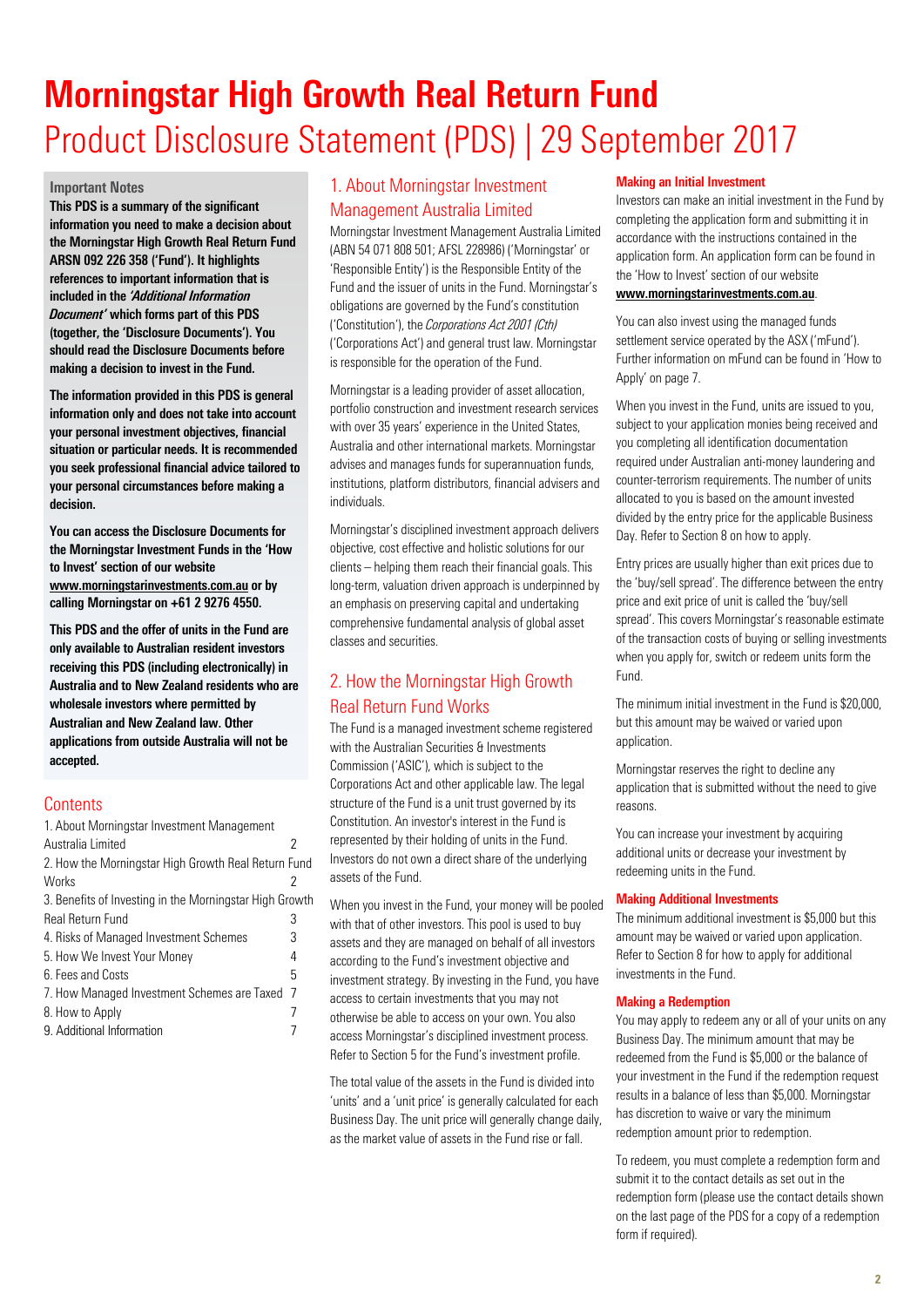If you are using mFund, you can withdraw units in the Fund in a similar way as you sell listed shares. Further information on mFund can be found on page 7.

The number of units redeemed is based on the amount redeemed divided by the exit price.

Under its Constitution, if the Fund is liquid, redemptions are to be paid within 30 days from receipt of a redemption request. However, Morningstar will endeavour to pay redemption requests as soon as possible. Normally, redemption proceeds will be paid within 6 Business Days following receipt of your request.

If the Fund is not liquid (as defined in the Corporations Act), you may only redeem from the Fund in accordance with the terms of a redemption offer made by Morningstar.

Redemption of units could make you liable for tax on any gain. Morningstar recommends you seek professional tax advice before you redeem units.

#### Switching Between Funds

You may switch your investment to another Morningstar fund subject to the redemption terms. The amount you switch must meet both the minimum redemption and switching investment amounts. As at the date of this PDS, these investment amounts are \$5,000, but this amount may be waived or varied.

To request a switch, you must complete and return both an additional investment application form and a redemption form.

When you request a switch, the units of the fund you switch out of are redeemed at the exit price and the units of the fund you switch into are issued at the entry price at the time of the redemption. As such, the buy/sell spreads of both funds will apply and the value of your investment may change.

#### **Distributions**

Distributions may include interest, dividends (including imputation credits, if any), rent, profits and net realised capital gains from the sale of assets.

Distributions will be made at least annually on 30 June, but are generally paid quarterly within 15 to 30 days after each 31 March, 30 June, 30 September and 31 December. The amount may vary at each distribution and the Fund may make no distribution for a quarter or the financial year. Capital gains are generally distributed annually at 30 June. You may choose to have your distributions paid directly to a nominated Australian bank, building society or credit union account.

Special distributions may be declared outside of these times where it is necessary to preserve equity between investors.

Your distributions will be reinvested if you have elected this on your application form. Any request for distribution reinvestment or cancellation of distribution reinvestment is effective if received and accepted by Morningstar in writing at least 7 days (or such other period as determined by Morningstar) before the end of the distribution period.

The reinvestment unit price is the price calculated on the distribution date using that day's unit price, determined after making an allowance for income distribution. There would normally be no buy/sell spread associated with reinvestment because the assets remain invested in the Fund.

To calculate your distribution, the number of units you own on the relevant entitlement date is multiplied by the distribution cents per unit, as at the distribution date. This method for calculating distributions currently applies to this Fund and all classes of units in the Fund.

Unit prices may fall immediately after a distribution, reflecting the income that is paid out to you. If you invest just before a distribution, you may get some of your capital back as income. Conversely, if you redeem units just before a distribution, you may be converting what would otherwise be income into a capital gain or a reduced capital loss.

#### Indirect Investors

Morningstar authorises the use of this PDS as disclosure to persons who wish to access the Fund indirectly through an Investor Directed Portfolio Service (IDPS), IDPS-like scheme or a nominee or custody service (collectively referred to as an 'IDPS').

Persons who invest in the Fund through an IDPS will be subject to different conditions from those referred to in this PDS, particularly with regard to cut-off times for transacting, timing of distributions, cooling-off rights, applications, redemptions, Fund reporting and investor notices. Also, additional fees and costs to those disclosed in this PDS may be charged by your IDPS operator.

Indirect Investors should read the guide provided by the IDPS operator. If you are selecting the Fund through an IDPS, please refer to your IDPS operator or your financial adviser for information on how to invest in the Fund.

You should read the important information about 'Investment in and redeeming from the Fund' (including restrictions on withdrawals and information relevant to Indirect Investors) before making a decision. Go to Section 1 of the **'Additional Information Document'**. The material relating to investment in and redeeming from the Fund may change between the time when you read this PDS and the day when you acquire the product.

## <span id="page-2-0"></span>3. Benefits of Investing in the Morningstar High Growth Real Return Fund

The significant benefits of investing in the Fund include:

largest research teams globally.

- $\blacktriangleright$  Experience and unparalleled resources. The Fund is managed by our Australian investment professionals comprising experienced portfolio managers, analysts and asset allocation specialists. They are supported by one of the
- $\blacktriangleright$  Focus on investor's real return objectives. The Fund is managed with an investment objective to grow an investor's savings above a clearly defined rate of inflation.
	- Maximising capital preservation. Our risk management approach is designed to

preserve capital in adverse markets by focusing on assets with higher reward for risk. By preferring undervalued assets, we aim to deliver more consistent returns with lower drawdown risk and preserve investors' savings.

#### $\blacktriangleright$  Valuation driven asset allocation.

Our asset allocation approach utilises our global valuation driven asset allocation framework which provides the flexibility to take advantage of investment opportunities as and when they arise.

## <span id="page-2-1"></span>4. Risks of Managed Investment Schemes

#### All investments carry risk.

It's important to understand that different investment strategies may carry different levels of risk, depending on the assets that make up the strategy.

Assets with the highest long-term returns may also carry the highest level of short-term risks (this is known as the 'Risk/Return Trade Off'), particularly if you exit your investment without considering the minimum suggested investment time frame. Investment returns are not guaranteed and future returns may differ from past returns. This means the value of your investment may vary, and you may lose some of the value of your investment.

In making an investment decision, it is important to understand the risks involved in the investment you are considering, your risk tolerance and investment time horizon. You should also consider how the investment relates to your financial goals and how it fits with other investments you may hold.

You should read all the information in this PDS carefully and seek appropriate professional advice before you make a decision.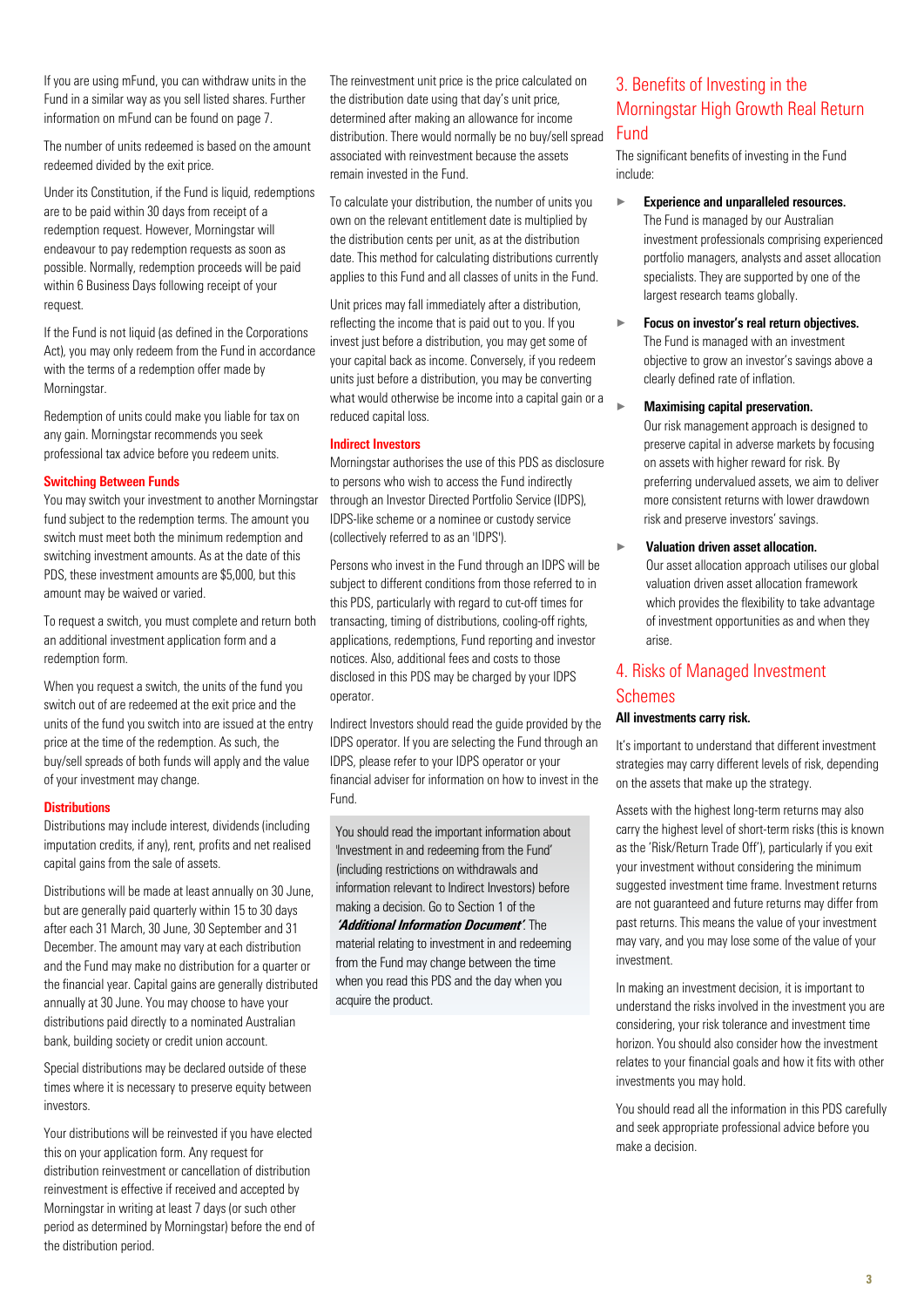#### The significant and specific risks of investing in the Fund include, but are not limited to:

#### Investment Markets

The risk of negative returns resulting from unfavourable investment market conditions.

#### Foreign Currency

The risk of losses related to investments exposed to foreign exchange rate movements. The Fund may use currency hedging to reduce the magnitude of this risk.

#### Manager Risk

The risk that external managers may fail to meet their obligations or provide sub-standard returns for the Fund.

#### Asset Allocation

Morningstar's Valuation Driven Asset Allocation approach does not guarantee positive investment performance.

#### Counterparty or Default Risk

The risk that a party Morningstar contracts with in relation to the Fund, fails to meet its contractual obligations, resulting in losses. Counterparties include brokers and foreign exchange dealers.

In addition, investing through an administration platform brings some risk that the operator of the administration platform may not perform its obligations properly.

#### Changes in Laws

The value of investments held by the Fund may be affected by changes to laws in Australia or overseas, such as taxation.

#### Derivatives Risk

The risk of losses arising from the use of derivative contracts. Further information can be found in Morningstar's Derivative Risk Statement which can be obtained free of charge by contacting Morningstar.

#### Inflation Risk

Inflation reduces the purchasing power of assets or income over time. Changes in inflation may impact the value of your investment in the Fund.

#### Interest Rate Risk

The risk of investment losses resulting from an increase in interest rates.

#### Liquidity Risk

The risk that investments may not be able to be converted into cash on a timely basis with little or no loss of capital. During extreme market volatility, Morningstar may choose to suspend redemptions and defer payments for a period of time to protect investors.

You should read the important information about 'Further risks' before making a decision. Go to Section 2 of the **'Additional Information**  *Document'*. The material relating to further risks may change between the time when you read this PDS and the day when you acquire the product.

## <span id="page-3-0"></span>5. How We Invest Your Money

You should consider the likely investment return, risk and your investment timeframe before choosing to invest in the Fund.

The Fund adopts a multi-asset investment strategy that can access the most attractively valued investment opportunities globally. The Fund's Valuation Driven Asset Allocation approach takes advantage of current investment opportunities.

The Fund aims to deliver a defined return above inflation ('real return') whilst focusing on capital preservation in potentially adverse market environments.

#### Investment Profile

#### Investment Objective**<sup>1</sup>**

Aims to earn a rate of return that exceeds Consumer Price Index increases by at least 4.5% p.a. over rolling 9 year periods.

#### Investment Strategy

An actively managed multi-asset Fund with a long term average exposure of around 90% to growth assets such as shares, property and infrastructure and around 10% exposure to defensive assets such as cash and fixed interest. The Fund will be invested dynamically across managed funds, direct securities, exchange traded funds, foreign exchange contracts and/or derivatives. The Fund aims to deliver real returns whilst preserving capital over the targeted investment horizon.

| <b>Minimum</b><br>Suggested<br><b>Timeframe for</b><br><b>Holding Investment</b> | 9 years                                                                                                                                                                                                                          |
|----------------------------------------------------------------------------------|----------------------------------------------------------------------------------------------------------------------------------------------------------------------------------------------------------------------------------|
| <b>Suitable Investor</b><br><b>Profile</b>                                       | The Fund is designed for<br>investors who seek the<br>potential for capital<br>growth by investing in a<br>diversified portfolio of<br>predominantly growth<br>asset classes, with a small<br>proportion of defensive<br>assets. |
| <b>Risk Level/Profile<sup>2</sup></b>                                            | High                                                                                                                                                                                                                             |
| <b>Inception Date</b>                                                            | 11/5/2001                                                                                                                                                                                                                        |
| <b>Fund Net Asset</b><br>Value as at 31<br>August 2017                           | \$26.13 million                                                                                                                                                                                                                  |
| <b>Distribution</b><br>Frequency                                                 | Quarterly                                                                                                                                                                                                                        |
| <b>APIR Code</b>                                                                 | INT0042AU                                                                                                                                                                                                                        |
| <b>ARSN</b>                                                                      | 092 226 358                                                                                                                                                                                                                      |
| <b>Changes to the</b><br><b>Fund</b>                                             | The Fund's investment<br>return objective<br>(including its benchmark),<br>asset classes, asset<br>ranges and currency                                                                                                           |

strategy (if any) can be changed, without prior notice in some cases. Investors will be informed of any material change to the Fund as required by law.

#### **Notes**

1. The investment return objective is expressed before the deduction of Morningstar's management fee and any taxes payable by you. Refer to Section 6 for details on fees and costs and Section 7 for details on taxation.

> The investment return objective is not intended to be a forecast; it is merely an indication of what the Fund aims to achieve over the investment time horizon. The Fund may not be successful in meeting its investment return objective and returns are not quaranteed.

2. 'High' risk profile means that the Fund may experience periods of negative and/or volatile returns, and a loss of value, while offering the potential for greater returns.

### Ethical Statement

Morningstar does not explicitly take into account labour standards or environmental, social or ethical considerations when making investment decisions for the Fund or when selecting or monitoring underlying managers. Selected underlying managers are also not required to take any such considerations into account when making their investment decisions.

You should read the important information about 'How we invest your money' before making a decision. Go to Section 3 of the **'Additional Information Document**'. The material relating to how we invest your money may change between the time when you read this PDS and the day when you acquire the product.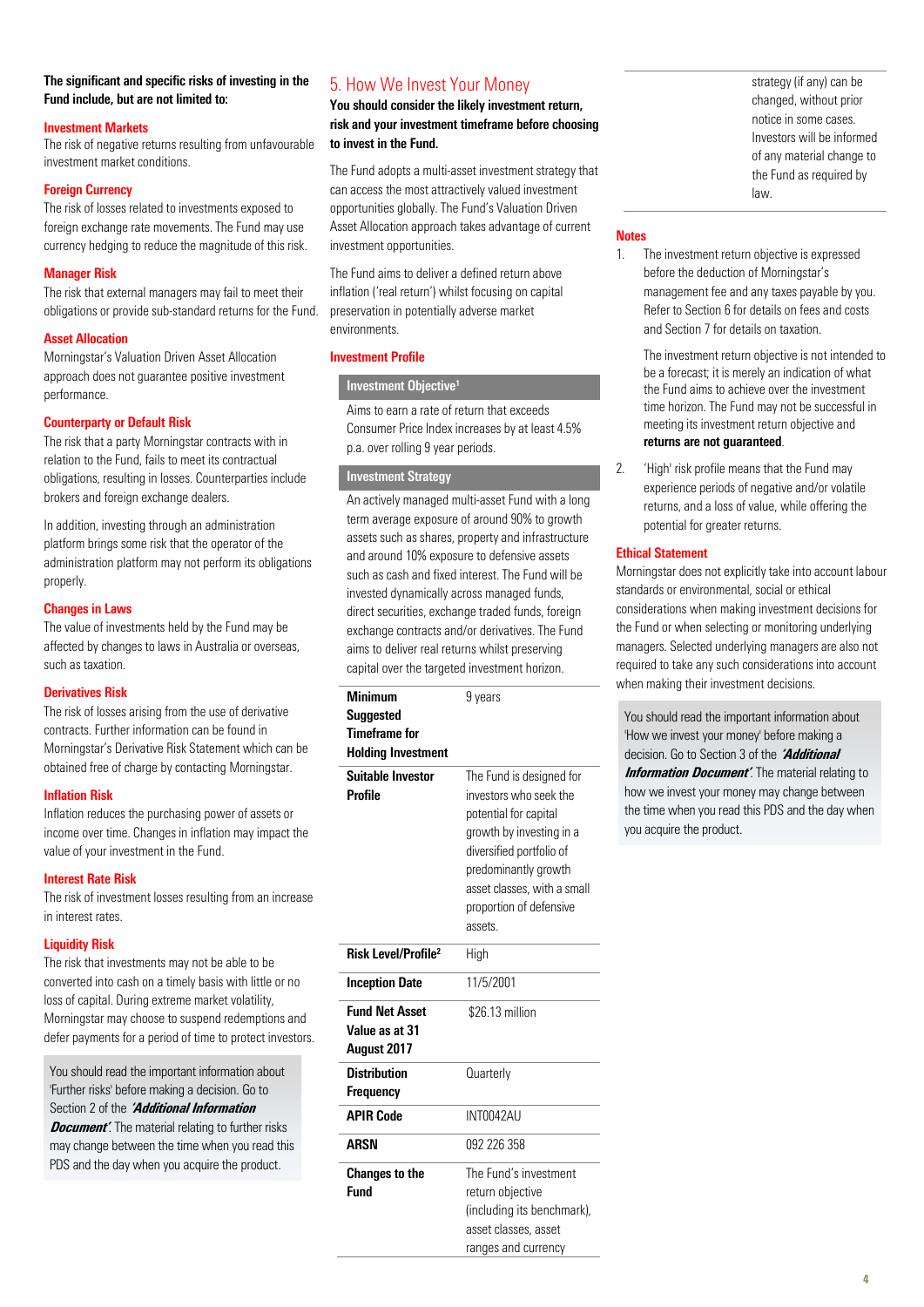| Asset Allocation <sup>3,4,5</sup>             |            |  |
|-----------------------------------------------|------------|--|
| <b>Sectors</b>                                | Ranges (%) |  |
| <b>Australian Shares</b>                      | $0 - 75$   |  |
| International Shares <sup>6</sup>             | $0 - 75$   |  |
| Global Property & Infrastructure <sup>7</sup> | $0 - 45$   |  |
| Alternative Investments                       | $0 - 25$   |  |
| Australian Bonds <sup>8</sup>                 | $0 - 20$   |  |
| International Bonds (Hedged) <sup>8</sup>     | $0 - 20$   |  |
| Cash                                          | $0 - 30$   |  |

<sup>3.</sup> The ranges may be changed without prior notice but Morningstar will notify affected investors as soon as practicable and within 30 days of making any such material adjustments. For the most recent asset allocations, please refer to our website www.morningstarinvestments.com.au.

- 4. The Fund may invest through other Morningstar funds to obtain its desired asset allocation. Where the Fund invests in another fund managed by Morningstar, the management fee will only be charged once on the invested amount.
- 5. Morningstar determines the level of currency exposure and hedging to adopt for each Fund. Currency hedging aims to reduce the impact of movements in the value of the Australian dollar against other currencies. For information associated with the risk of currency, please refer to 'Foreign Currency' on page 4.
- 6. The asset class 'International Shares' is actively hedged for currency exposure.
- 7. 'Global Property Securities' and Global Infrastructure' have been combined to form a consolidated asset class 'Global Property & Infrastructure'.
- 8. 'Global Inflation-Linked Securities (Hedged)' have been incorporated into 'Australian Bonds' and 'International Bonds (Hedged)'.

### <span id="page-4-0"></span>6. Fees and Costs

#### Did You Know?

Small differences in both investment performance and fees and costs can have a substantial impact on your long term returns. For example, total annual fees and costs of 2% of your account balance rather than 1%, could reduce your final return by up to 20% over a 30-year period (for example, reduce it from \$100,000 to \$80,000). You should consider whether features such as superior investment performance or the provision of better member services justify higher fees and costs. You may be able to negotiate to pay lower contribution fees and management costs where applicable. Ask the Fund or your financial adviser.

#### To Find Out More

If you would like to find out more, or see the impact of the fees based on your own circumstances, the Australian Securities and Investments Commission (ASIC) website ([www.moneysmart.gov.au](http://www.moneysmart.gov.au/)) has a managed funds fee calculator to help you check out different fee options.

The information in the fee tables below can be used to compare costs between different managed investment schemes. To calculate the effect of fees and costs on account balances use the calculator on the ASIC 'Moneysmart' website at **[www.moneysmart.gov.au](http://www.moneysmart.gov.au/)**. Fees and costs are deducted from the assets of the Fund and reduce investment return to investors.

| <b>Type of Fee or Cost</b>                                                        |                               | <b>Amount</b>                                                                 | How and when paid                                                                                                                                                                                                                                                                                                    |  |
|-----------------------------------------------------------------------------------|-------------------------------|-------------------------------------------------------------------------------|----------------------------------------------------------------------------------------------------------------------------------------------------------------------------------------------------------------------------------------------------------------------------------------------------------------------|--|
| Fees When Your Money Moves In or Out of the Fund                                  |                               |                                                                               |                                                                                                                                                                                                                                                                                                                      |  |
| <b>Establishment fee</b><br>The fee to open your investment.                      |                               | Nil                                                                           | Not Applicable                                                                                                                                                                                                                                                                                                       |  |
| <b>Contribution fee</b><br>The fee on each amount contributed to your investment. |                               | Nil                                                                           | Not Applicable                                                                                                                                                                                                                                                                                                       |  |
| Withdrawal fee<br>The fee on each amount you take out of your investment.         |                               | Nil                                                                           | Not Applicable                                                                                                                                                                                                                                                                                                       |  |
| <b>Termination fee</b><br>The fee to close your investment.                       |                               | Nil                                                                           | Not Applicable                                                                                                                                                                                                                                                                                                       |  |
| <b>Management Costs</b>                                                           |                               |                                                                               |                                                                                                                                                                                                                                                                                                                      |  |
| The fees and costs for managing your<br>investment                                | <b>Direct</b><br><b>costs</b> | <b>Management</b><br>fee<br>0.76% p.a.                                        | The fee paid to Morningstar to manage the Fund. The fee is<br>accrued daily in the unit price and paid monthly by deducting the<br>required amount from the assets of the Fund.                                                                                                                                      |  |
|                                                                                   | Indirect<br>costs             | <b>Estimated</b><br>performance-<br>related fee <sup>9</sup><br>$0.11\%$ p.a. | This Fund has exposure to investments which charge<br>performance-related fees. Performance-related fees are paid out<br>of the Fund's assets when specific investment performance<br>targets are met and are not paid directly by you. For more<br>information on performance-related fees, please refer to page 6. |  |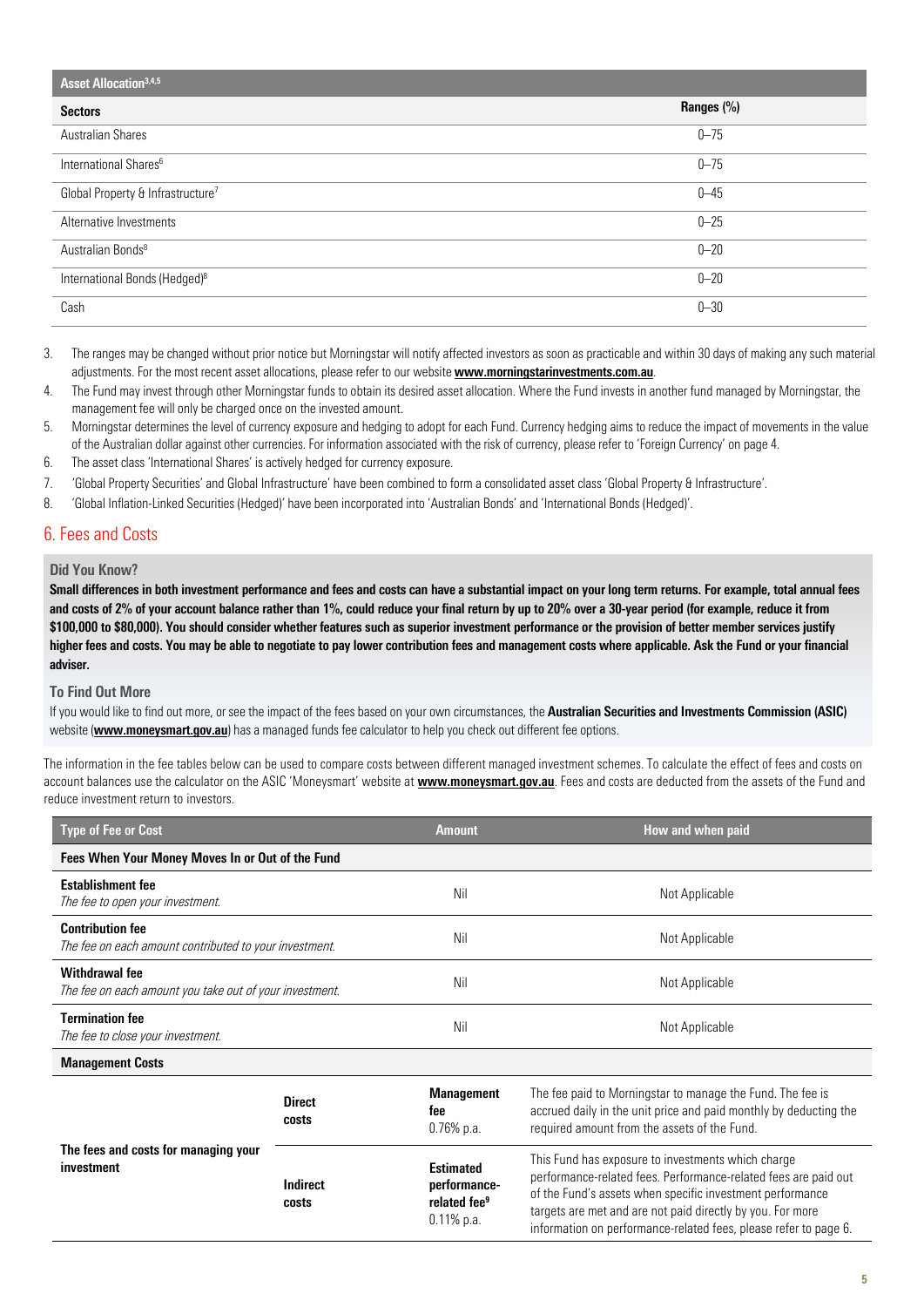| <b>Other</b>                |                                                                   |
|-----------------------------|-------------------------------------------------------------------|
| estimated                   | This Fund incurs other indirect costs. Indirect costs are payable |
| indirect costs <sup>9</sup> | from the Fund's assets, rather than directly by you.              |
| $0.13%$ p.a.                |                                                                   |

9. The estimated indirect costs shown represent our reasonable estimate of management costs you will incur in the future.

#### Example of Annual Fees and Costs

This table gives an example of how the fees and costs for the Fund can affect your investment over a one-year period. You should use this table to compare this product with other managed investment products.

| <b>Example – Morningstar High Growth Real Return Fund balance of \$50,000 with a contribution of \$5,000 during the year</b> <sup>10</sup> |               |                                                                                                                                                           |  |
|--------------------------------------------------------------------------------------------------------------------------------------------|---------------|-----------------------------------------------------------------------------------------------------------------------------------------------------------|--|
| Contribution fee                                                                                                                           | Nil           | For every additional \$5,000 you put in, you will be charged \$0 as a contribution fee.                                                                   |  |
| <b>PLUS</b> Management costs <sup>11</sup>                                                                                                 | $1.00\%$ p.a. | And, for every \$50,000 you have in the Fund you will be charged \$500 each year.                                                                         |  |
| <b>EQUALS Cost of Fund</b>                                                                                                                 |               | If you had an investment of \$50,000 at the beginning of the year and you put in an additional \$5,000 during that<br>year, you would be charged fees of: |  |
|                                                                                                                                            |               | \$500.00 p.a. <sup>12, 13</sup>                                                                                                                           |  |
|                                                                                                                                            |               | What it costs you will depend on the fees you negotiate.                                                                                                  |  |

If you have consulted a financial adviser, additional fees such as an Investment Advice Fee and/or an Ongoing Advice Fee may be payable to that financial adviser. Please refer to the Statement of Advice provided by your financial adviser. In addition, you should read the information about 'Payments to your financial adviser' in Section 4 of the *'Additional Information Document'*.

- 10. The example is based on an investment balance of \$50,000 which includes a contribution of \$5,000 during the year meaning your \$50,000 balance doesn't include the \$5,000 contribution.
- 11. Management costs of 1.00% p.a. include direct management fees of 0.76% p.a., as well as other management costs comprising performance-related fees of 0.13% p.a. and indirect costs of 0.11% p.a. for the financial year ended 30 June 2017. Management costs are charged on the net asset value of your investment. Management costs are net of GST and RITCs and rounded to two decimal places, but in practice the rates are calculated and applied at more than two decimal places. Refer to 'Management Costs' in the section 'Additional Explanation of Fees and Costs' for a more detailed description of how management fees, performance-related fees and expenses are calculated.
- 12. The example assumes that your average balance is \$50,000 throughout the year (i.e. no management costs are applied to the additional \$5,000 contribution and the Fund's unit price does not change) and fees are not individually negotiated. The example does not include the effect of any transaction costs (including buy/sell spreads) or abnormal expenses which may be incurred by the Fund.
- 13. A buy spread of 0.10% (as at the issue date of this PDS), equal to \$5.00 on a \$5,000 contribution, will also apply (see 'Buy/Sell Spreads' for more information).

#### Additional Explanation of Fees and Costs

#### Change of Cost

Morningstar has the right to change the amount of its management fees without investors' consent within the limits set out in the Fund's Constitution. Any increase to the amount of management fees will not take effect until 30 days' notice to investors has been given.

#### Management Costs

Management costs are the fees and costs for managing your investment and include all direct and indirect costs for managing the Fund. If the Fund invests in another fund managed by Morningstar, the management fee will only be charged once on the invested amount.

#### Performance-Related Fees

The constitution of the Fund does not permit the Responsible Entity to directly charge a performance fee, however this Fund does have exposure to underlying investments which may charge performance-related fees. These fees are payable out of the Fund's assets if the relevant investment managers meet specific investment performance targets.

Performance-related fees are structured so that an investment manager's remuneration is linked to the investment return achieved over an appropriate benchmark index. Performance-related fees are an

additional cost of investing to you and are not a fee paid to Morningstar.

#### Other Indirect Costs

Indirect costs include expense recoveries and other costs incurred directly in underlying funds. These costs are payable from the Fund's assets.

#### Transactional and Operational Costs

In addition to management costs, there are transactional and operational costs incurred in managing the Fund. These costs arise whenever the Fund buys or sells assets to meet applications, redemptions or to generally manage the Fund in line with the investment strategy. To protect investors from the costs generated by the transaction activity of other investors, a buy/sell spread is included in the application or redemption price of the Fund.

Transactional costs are either "explicit" or "implicit" in nature. "Explicit" costs are deducted from the assets of the Fund for a particular transaction, such as brokerage and custody settlement. "Implicit" costs can arise as a result of bid-offer differences being applied to assets traded by the Fund. These costs are factored into the individual asset value and reflected in the Fund's unit price. Transactional and operational costs are an additional cost of investing to you and are not a fee paid to Morningstar.

Further information about the Fund's actual transactional and operational costs is contained in Section 4 of the 'Additional Information Document'.

#### Buy/Sell Spreads

The difference between the entry price and exit price of a unit is called the 'buy/sell spread'. This covers Morningstar's reasonable estimate of the transaction costs of buying or selling investments when you apply for, switch or redeem units from the Fund.

As at the issue of this PDS, the Fund's buy/sell spread is 0.10% upon entry (\$20 for each \$20,000 investment) and 0.10% upon exit (\$20 for each \$20,000 investment).

#### mFund Costs

If you access the Fund through mFund, your broker may charge you a fee to help you acquire or redeem units via mFund. You should consider your broker's Financial Services Guide. Refer to '8. How to Apply' below for further information.

#### Differential Fees and Unit Pricing

Morningstar may from time to time negotiate different fees (by way of a rebate or waiver of fees) with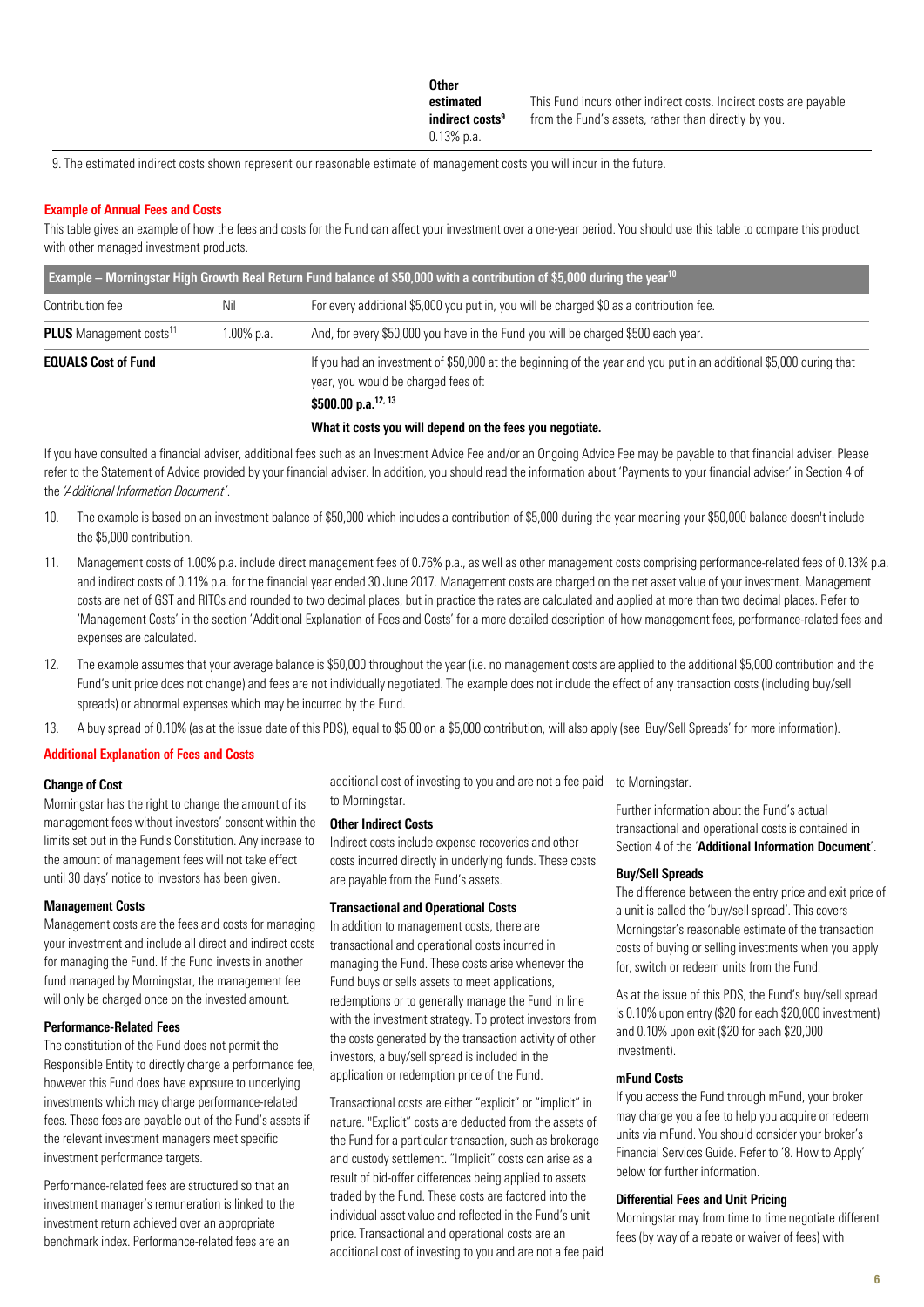investors who are wholesale clients (as the Corporations Act defines that term).

Morningstar's documented policy regarding the exercise of discretions regarding unit pricing; and records of any exercise of such discretions which are outside the scope of the policy, or inconsistent with the policy is available on request from Morningstar at no charge.

You should read the important information about 'Fees and costs' before making a decision. Go to Section 4 of the **'Additional Information Document'**. The material relating to fees and costs may change between the time when you read this PDS and the day when you acquire the product.

## <span id="page-6-0"></span>7. How Managed Investment Schemes are Taxed

Investing in a registered managed investment scheme is likely to have tax consequences.

#### Investors are strongly advised to seek professional taxation advice.

The Fund does not pay tax on behalf of investors. As an investor, you will be assessed for tax on the income and capital gains attributed to you or on your share of income and capital gains generated by the Fund.

Tax laws, and the interpretation and administration of them, change over time.

You should read the important information about 'Additional information about tax' before making a decision. Go to Section 5 of the **'Additional Information Document'**. The material relating to tax may change between the time when you read this PDS and the day when you acquire the product.

## <span id="page-6-1"></span>8. How to Apply

This PDS and the offer of units in the Fund are available only to Australian resident investors receiving this PDS (including electronically) in Australia and to New Zealand residents who are wholesale investors where permitted by Australian and New Zealand law. Other applications from outside Australia will not be accepted.

Indirect Investors who are clients of an IDPS operator do not have a direct relationship with the Responsible Entity. Refer to the 'Indirect Investors' section on page 3.

You can invest directly in the Fund by completing the application form including anti-money laundering information and paying the application monies. The application form is found in the 'How to Invest' section of our website. The minimum initial investment in the Fund is \$20,000 and \$5,000 for additional investments, but these amounts may be waived or varied.

If you provide a correctly completed application form, including anti-money laundering information and cleared funds, prior to the cut-off time on a Business Day, you will generally pay the entry price calculated as at the close of business on that Business Day. For correctly completed application forms and cleared funds received after the cut-off time, you will generally

pay the entry price calculated as at the close of business on the next Business Day. Refer to the application form for details on cut-off times.

On request, Morningstar may agree special cut-off times (later than those specified in the application form) for investors who are 'wholesale clients' (as defined in the Corporations Act).

If your application monies are not received, either units will not be issued to you or any units which have been issued may be cancelled and you will be deemed not to be an investor. The amount owing, together with any costs and expenses incurred by the Fund as a result of non-receipt of the monies, will be treated as a debt owing to the Fund and units held by you may be redeemed in order to meet that debt.

No interest is received on application monies, including monies for additional investments, and no interest will be paid to you if for any reason (such as failure to complete the anti-money laundering requirements) your application does not progress.

#### mFund

The Fund has been admitted to mFund, the managed funds settlement service operated by the ASX. This provides a convenient way for investors to apply or redeem units in the Fund. mFund allows you to settle, or pay the application price and be paid the redemption price, based on the net asset value of the Fund. This is not the same as the Fund being listed (or quoted), where the market decides the price of the units. When transactions are settled through mFund, units are issued by us or redeemed by us. mFund does not facilitate onmarket buying and selling between investors. Your unit holding will be CHESS sponsored by your broker and identified through your individual Holder Identification Number (HIN).

See [www.mfund.com.au](http://www.mfund.com.au/) for additional information.

#### Cooling-off Period

A cooling-off right does not apply to indirect investments so Indirect Investors should consult their IDPS operator in relation to any cooling-off rights that may apply. If a cooling-off period applies to you, and you decide that your investment in the Fund is not suitable, you can request in writing to have it cancelled during the 14-day cooling-off period. Your request must state that you are exercising your cooling-off right. The 14-day period commences on confirmation of your investment or 5 days after your units are issued, whichever is earlier. The amount refunded to you will reflect any change in unit prices, taxes, transaction costs (including buy/sell spreads) and administrative expenses incurred, and will not include interest. Accordingly, the amount refunded may be less than the amount you initially invested.

#### **Complaints**

Morningstar aims to provide you with quality ongoing service and has established procedures for dealing with complaints. If you are dissatisfied or have a complaint about your investment in the Fund, please contact our Compliance Manager in the first instance using

#### [complaints@morningstarinvestments.com.au](http://complaints@morningstarinvestments.com.au).

Your complaint will be acknowledged within 3 Business Days of receipt and Morningstar will make every effort to resolve your complaint within 21 days of receipt. In any event, we will finalise our response no later than 45 days after receipt.

If you are still not satisfied, you may refer the matter to the Financial Ombudsman Service (FOS) of which Morningstar is a voluntary member. FOS is an independent dispute resolution body whose services are free to complainants. FOS can consider claims of up to maximum limits specified in the FOS Terms of Reference. These monetary limits and the FOS terms of reference may change from time to time. Morningstar is bound by the decisions made by FOS. Current details can be obtained from the FOS website listed below. The contact details for FOS are:

#### Financial Ombudsman Service

GPO Box 3 Melbourne VIC 3001 Tel: 1800 367 287 Fax: +61 3 9613 6399 Email: [info@fos.org.au](mailto:info@fos.org.au) Web: [www.fos.org.au](http://www.fos.org.au/)

You should read the important information about 'How to apply' including information on Indirect Investors before making a decision. Go to Section 6 of the **'Additional Information Document'**. The material relating to 'How to apply' may change between the time when you read this PDS and the day when you acquire the product.

## <span id="page-6-2"></span>9. Additional Information

If you are printing an electronic copy of this PDS you must print all pages, including the Additional Information Document, application form accompanying the PDS and any additional documents (if applicable). If you make this PDS available to another person, you must give them the entire electronic file or print out, including the Additional Information Document, application form and any additional documents (if applicable). You can obtain a paper copy of this PDS (and any additional documents free of charge by contacting Morningstar.

The value of your investment may rise and fall, and at times your returns may be negative. Neither Morningstar nor any of its related companies, directors, officers, service providers or the underlying managers appointed for the Fund guarantee that your investment will appreciate in value or retain its value, guarantee the repayment of capital or guarantee the performance of the Fund. Investments in the Fund are subject to investment risk, including possible delays in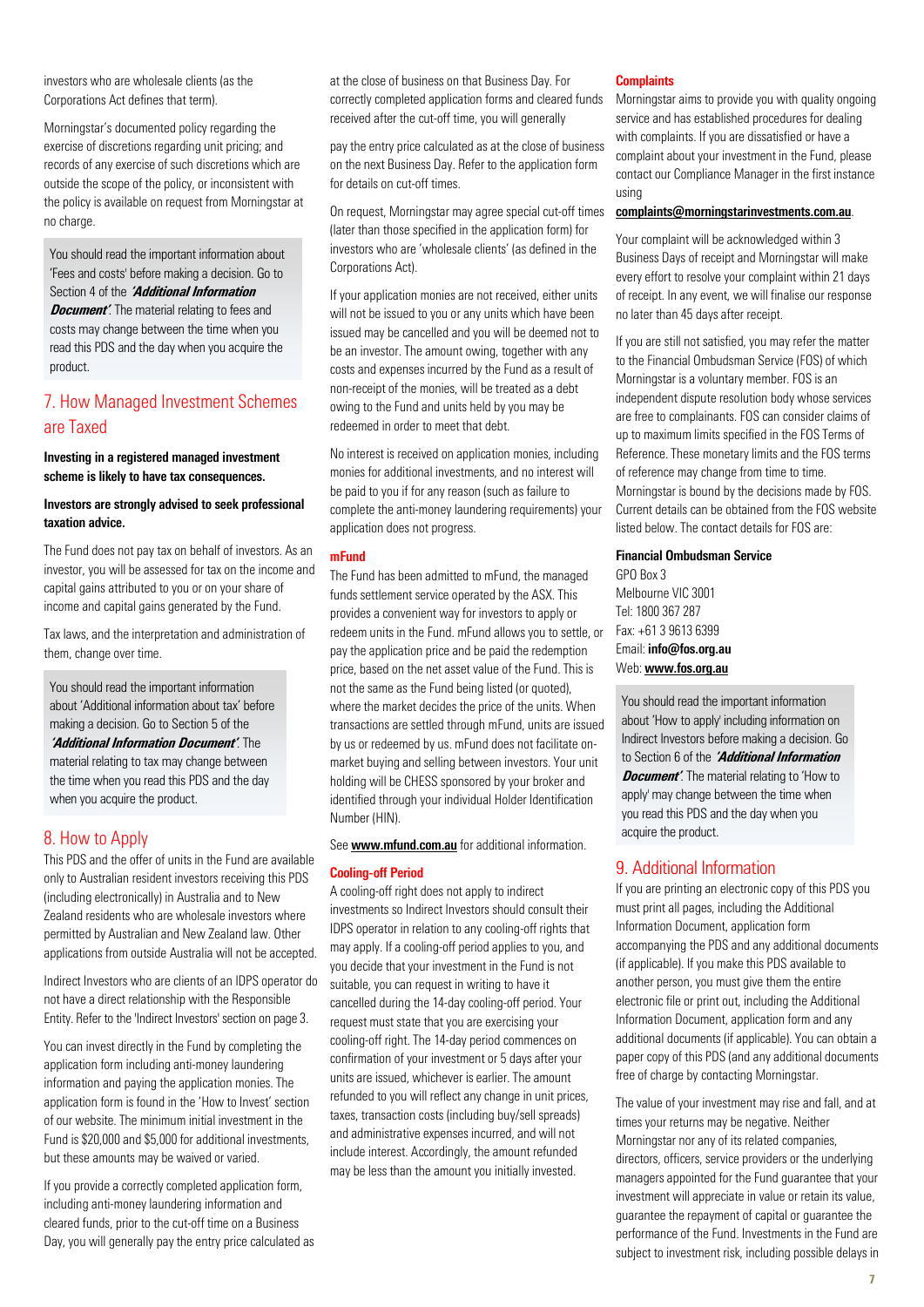repayment (such as a delay in receiving funds from a redemption of an underlying investment) and loss of income or loss of capital invested.

Custody is the safekeeping of assets. A custodian has been appointed to hold and maintain certain Fund assets as agent of the Responsible Entity. Any Fund assets not held by the custodian are held directly by the Responsible Entity. A custodian is the legal owner of assets, but not the beneficial owner. Custodians do not decide which assets are bought or sold. They simply hold them securely for their beneficial owners and deal with them as directed by the beneficial owner.

Services provided by the custodian (as agent of the Responsible Entity) include core custodial services of trade and transaction settlement, corporate action event reporting and administration, reconciliations, and proxy voting services. Other custodial services include record keeping and reporting, income and distribution processing, cash management and tax reclamations. Investment administration services are also provided by Morningstar's custodian like valuing Fund assets, calculating unit prices and distribution amounts, performance reporting, and unit registry. The custodian manages a securities lending program in relation to the Fund assets. Morningstar may change the custodian.

Unless stated otherwise, all fees are inclusive of GST after taking into account any expected RITCs.

All monetary amounts referred to in this PDS are in Australian dollars, and all telephone numbers are Australian (unless otherwise specified).

You should retain a copy of this PDS and any other related material for future reference. You should consider all current information when making an initial investment or ongoing investment in the Fund.

Information that is not materially adverse information is subject to change from time to time. Where this occurs, a website notice will be posted a[t www.morningstarinvestments.com.au.](http://www.morningstarinvestments.com.au/) 

A paper copy of any updated information will be given to a person without charge on request.

#### Contac t Details

Investors using mFund: Contact your financial adviser or broker

otherwise:

#### Responsible Entity and Issuer:

Morningstar Investment Management Australia Limited Level 36, Australia Square 264 George Street Sydney NSW 2000 Tel: +61 2 9276 4550 Fax: +61 2 9276 4560 Web: **[www.morningstarinvestments.com.au](http://www.morningstarinvestments.com.au/)**

Email: AUDistribution@morningstar.com